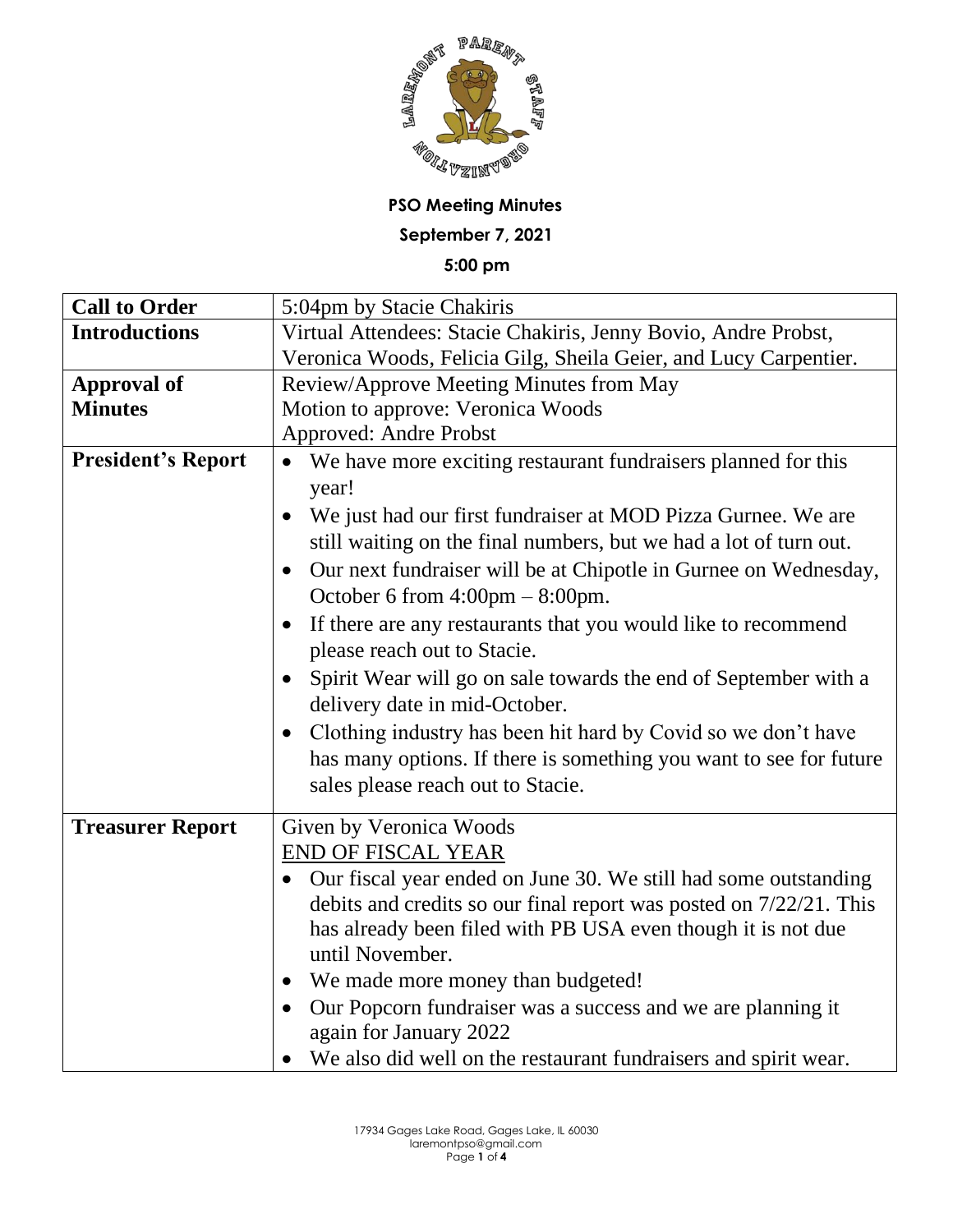

**PSO Meeting Minutes September 7, 2021 5:00 pm**

| • We didn't spend as much on Camp Scholarship this year because<br>there were still a lot of restrictions due to Covid.                                                                                                                                                                       |
|-----------------------------------------------------------------------------------------------------------------------------------------------------------------------------------------------------------------------------------------------------------------------------------------------|
| We came in under budget on everything because of Covid and not<br>$\bullet$<br>having students and staff in the building for much of the year.                                                                                                                                                |
| 2021 -2022 PROPOSED BUDGET                                                                                                                                                                                                                                                                    |
| We would really like to make the student Art Show a reality this<br>year! We are hoping that we can have an in-person event in April,<br>but if not we are also exploring alternative options such as eBay,<br>Facebook, etc.                                                                 |
| AmazonSmile has been a very passive way to make money.<br>Perhaps we could get teachers to share online wish lists that the<br>PSO could publicize. It would be a win/win; staff get needed<br>materials and the PSO makes a portion of sales.                                                |
| • We now have a PayPal site! The link can be found on our website<br>homepage if you scroll towards the bottom. Feel free to share<br>with friends and family. Sometimes there are out of state people<br>that would love to support the PSO and this is the perfect way.                     |
| With the planning of the student art show we have set aside some<br>money for supplies for each classroom.                                                                                                                                                                                    |
| Our popcorn fundraiser was a huge success and we were able to<br>$\bullet$<br>provide funds for SERF/Classroom fund this year! Each<br>classroom will get \$50. PT, OT, ST, Music, PE, SW, Hearing and<br>Vision will each get \$25. We will be running the program<br>differently this year. |
| Instead of giving everyone a check and hoping that receipts are<br>$\bullet$<br>returned we are asking that staff submit their receipts to either<br>Veronica Woods, Stacie Chakiris or the PSO mailbox. You will<br>receive a check within seven (7) days.                                   |
| We will be donating \$400 towards school improvement that all<br>students are able to enjoy! This money was from the Popcorn<br>Fundraiser.                                                                                                                                                   |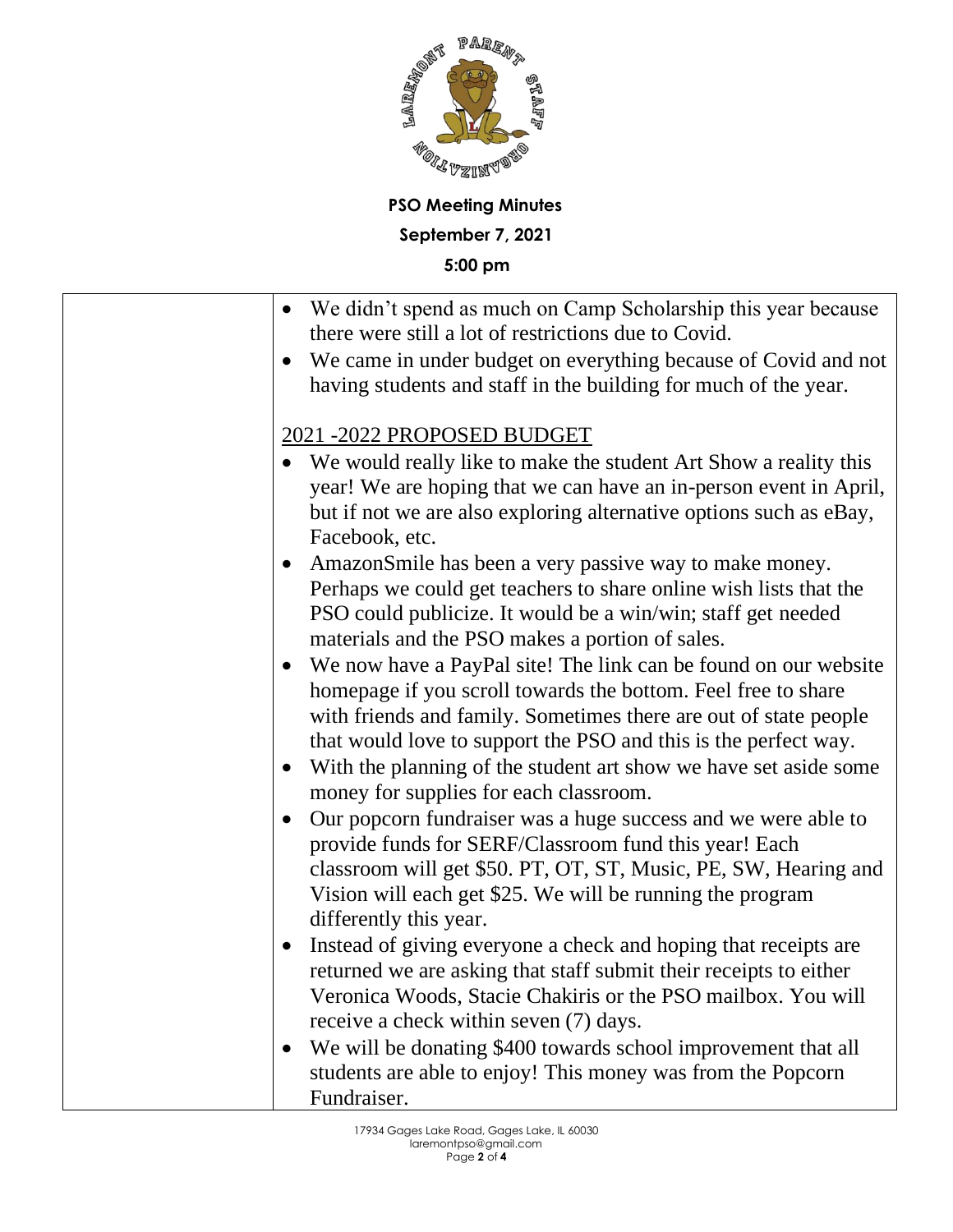

**PSO Meeting Minutes September 7, 2021**

**5:00 pm**

|                         | Staff Appreciation budget will remain the same.<br>$\bullet$                    |
|-------------------------|---------------------------------------------------------------------------------|
|                         | The cost of our domain registration increased this year from<br>$\bullet$       |
|                         | \$33.75 to \$47.70.                                                             |
|                         | Office expenses will continue to cover our Zoom registration fee                |
|                         | for the school year as well as any flyers that are sent home.                   |
| <b>Secretary Report</b> | Given by Jenny Bovio                                                            |
|                         | Don't forget to follow us on social media! We are looking to get<br>$\bullet$   |
|                         | more traffic on our page so please comment, like and/or share our               |
|                         | posts.                                                                          |
| <b>School Report</b>    | Read by Stacie Chakiris (from Allison Schmitt):                                 |
|                         | We have had a great start to the school year! We have all of our                |
|                         | kids back in person! It has definitely had its ups and downs in                 |
|                         | regards to everyone adapting to in person learning as well as                   |
|                         | transportation concerns.                                                        |
|                         | Things are continuing to improve daily. Our students are so happy               |
|                         | to be back, their smiles and laughs remind us why we do what we                 |
|                         | do.                                                                             |
|                         | We have curriculum night this Thursday, it will be held virtually.<br>$\bullet$ |
|                         | We have fun things planned for the building in the coming<br>months.            |
|                         | We are working on getting a Laremont General Store up and<br>$\bullet$          |
|                         | running to help with providing our students mobility/community                  |
|                         | opportunities while still being safe in the building. This is still in          |
|                         | the planning phases but will be super awesome when it opens!                    |
|                         | We are also working on ideas for bringing fall activities to the                |
|                         | building. More information to come! The SEDOL foundation run                    |
|                         | is 9/18. Laremont is having a team, information will be posted on               |
|                         | our facebook page soon! We are raising money for our sensory                    |
|                         | room.                                                                           |
| <b>Open Forum</b>       | Sheila Geier had a question regarding the SEDOL 5K and<br>$\bullet$             |
|                         | Team Laremont. All money will be going to Laremont School.                      |